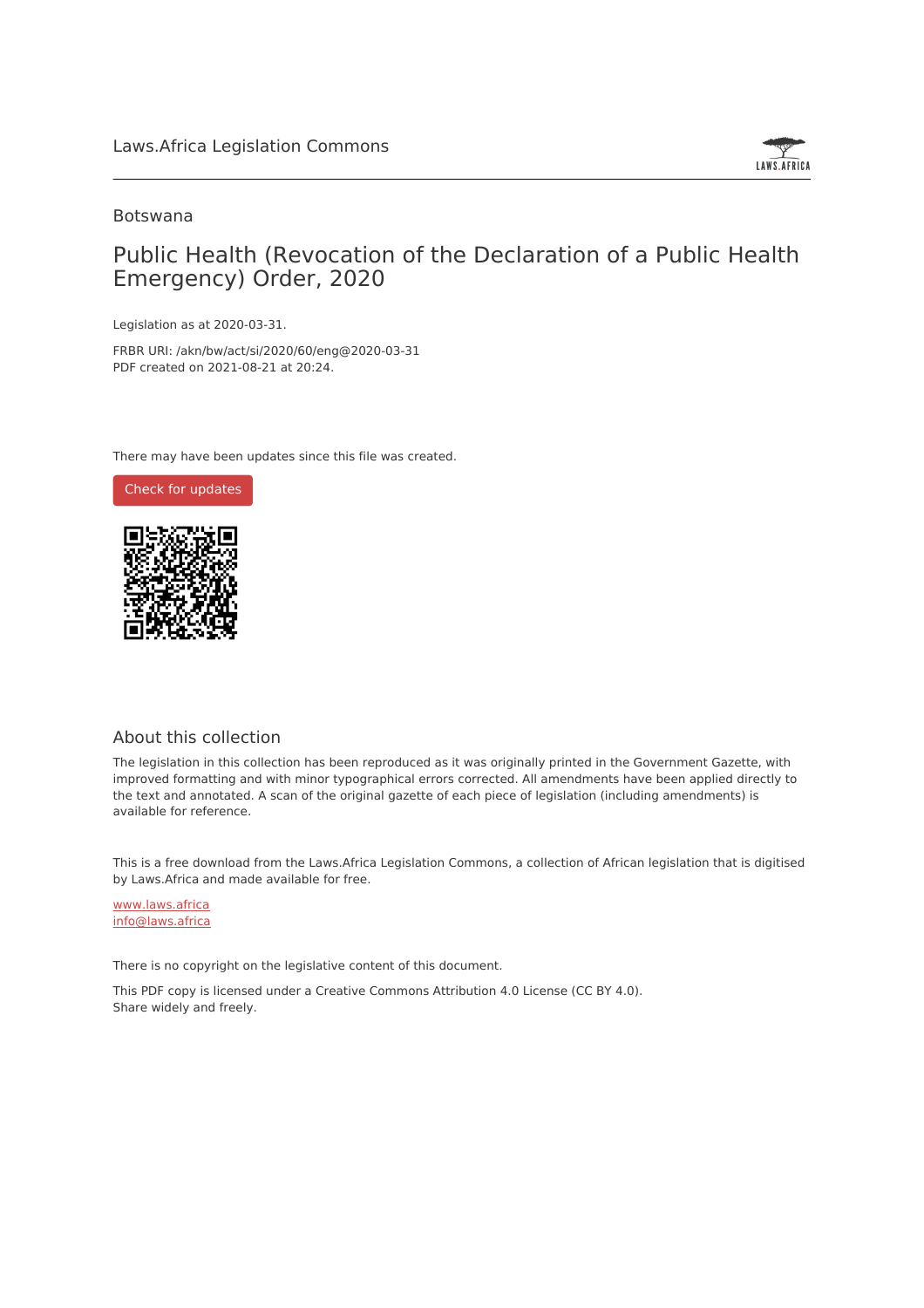# **Table of Contents**

| Public Health (Revocation of the Declaration of a Public Health Emergency) Order, 2020 | 3 |
|----------------------------------------------------------------------------------------|---|
| Statutory Instrument 60 of 2020                                                        |   |
| 1. Citation                                                                            |   |
| 2. Revocation of S.I. No. 39 of 2020                                                   |   |